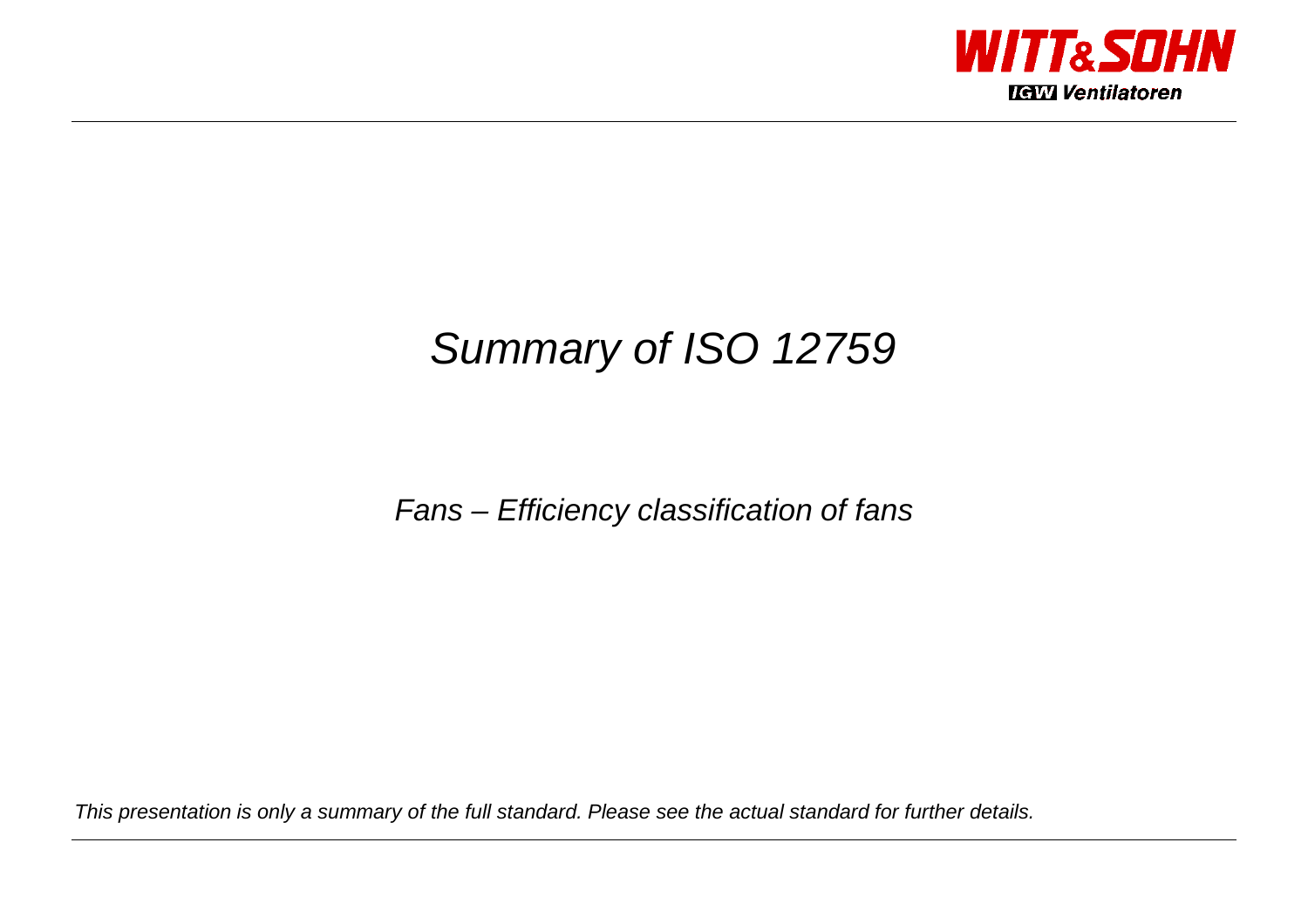**Basics** 



- $\mathcal{L}_{\mathcal{A}}$  The purpose of ISO 12759 is to provide a world wide performance characteristic for fans.
- P) It can be the basis for legislators, regulatory bodies, but also industry to set minimum efficiency targets.
- P) The formulas have been incorporated in the EU directive 327-2011; "Ecodesign for fans drive by motors between 125 W and 500 kW."
- $\mathcal{L}_{\mathcal{A}}$  The standard is not directly applicable for
	- Smoke fans
	- -
	-
	- Fans for automotive, trains, aeroplanes, ships<br>
	Explosion proof fans<br>
	Box fans, air curtain fans and roof fans<br>
	Jet fans
	-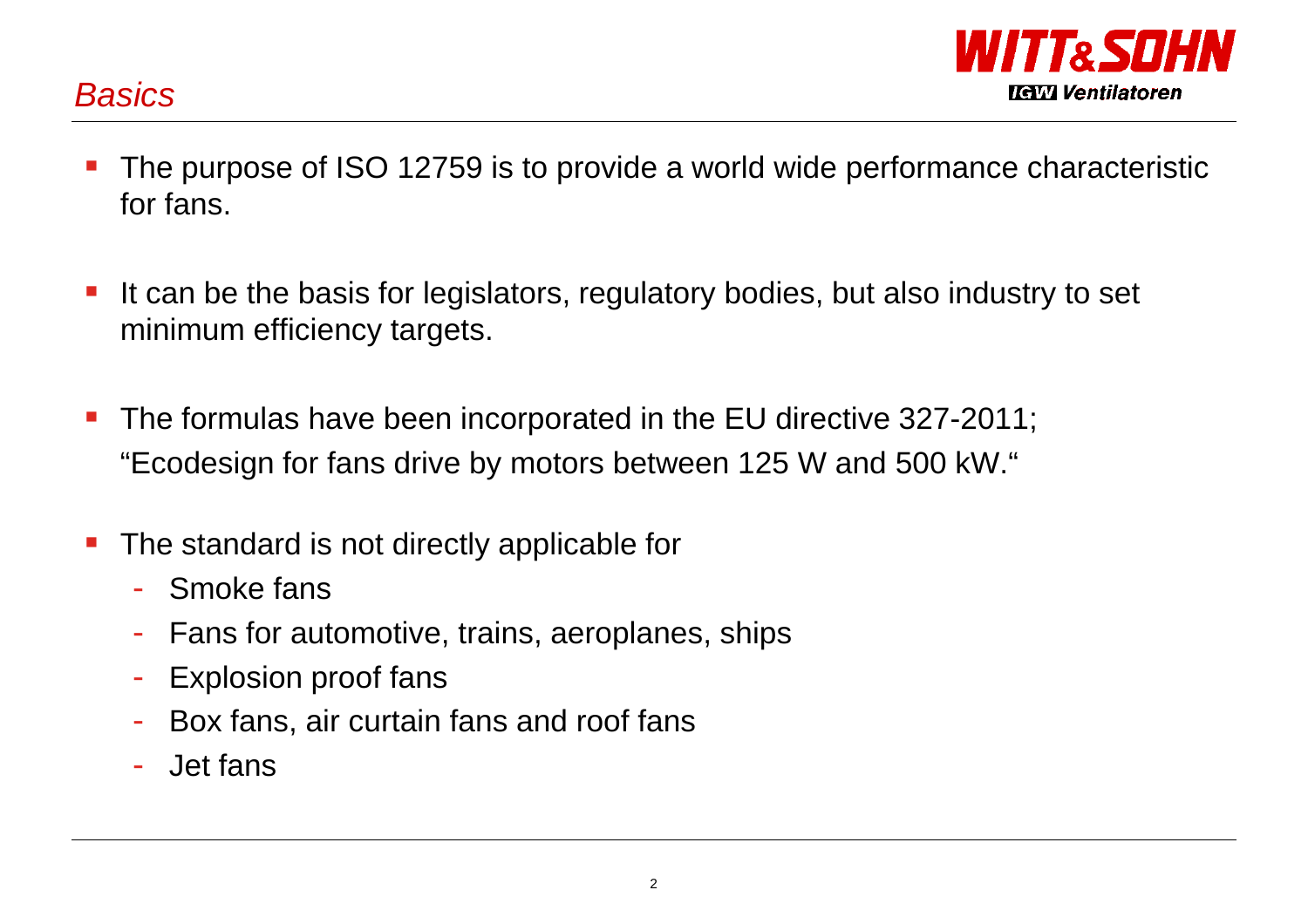# Two sets of rating schemes



- b. FEG (Fan efficiency grade) for bare shaft fans (mainly used in the USA).
- P) FMEG (Fan motor efficiency grades) for fans with motors (main method in Europe).

The efficiency is defined as the optimal peak efficiency at maximum speed.

Tolerances given in ISO 13348 apply.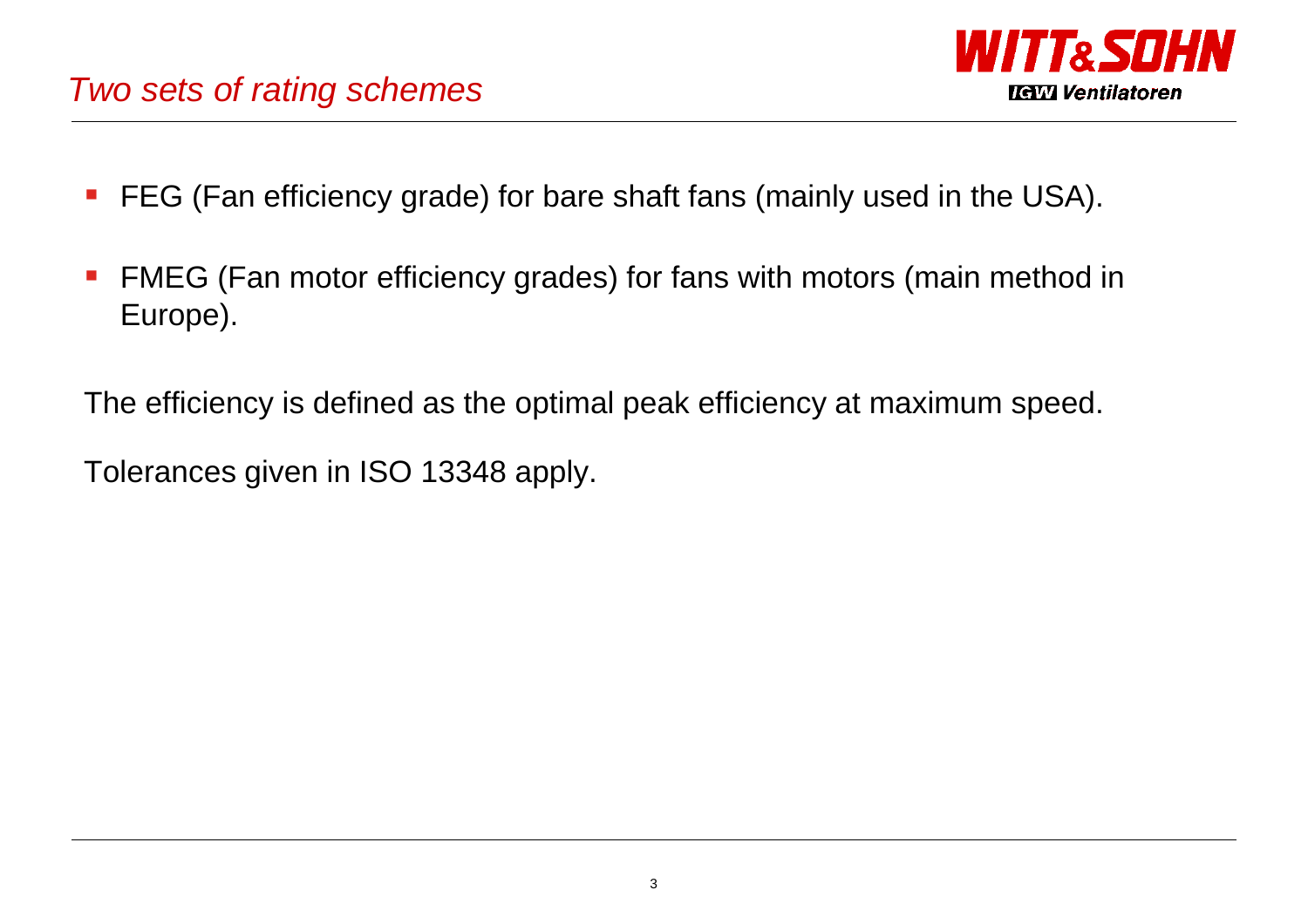

|           | Axial, Forward Curved & Radial<br>Centrifugal fans,<br>Mixed flow fans    | <b>Backward Bladed</b><br>Centrifugal fans                          | Crossflow fans                                                     |  |  |  |  |
|-----------|---------------------------------------------------------------------------|---------------------------------------------------------------------|--------------------------------------------------------------------|--|--|--|--|
| $<$ 10 kW | $n_{\text{opt}}$ = 2.74*ln (P <sub>e</sub> ) -6.33 + N <sub>G</sub>       | $n_{\text{opt}}$ = 4.56*ln (P <sub>e</sub> ) -10.5 + N <sub>G</sub> | $T_{\text{opt}}$ = 1.14*ln (P <sub>e</sub> ) -2.6 + N <sub>G</sub> |  |  |  |  |
| $> 10$ kW | $\Gamma_{\text{opt}} = 0.78$ *ln (P <sub>e</sub> ) -1.88 + N <sub>G</sub> | $n_{\text{opt}}$ = 1.1*ln (P <sub>e</sub> ) -2.6 + N <sub>G</sub>   | $\eta_{opt}$ = N <sub>G</sub>                                      |  |  |  |  |

→ See the following pages for a graphic represenatation of the various FMEG's<br>and optimal minimum efficiencies and optimal minimum efficiencies.

*Ƞ***op**<sup>t</sup> = Minimum peak efficiency at maximum speed

**Pe** = Electrical power input in kilowatt.

**NG** = Grade number (integer) of the FMEG e.g. NG = 40 for FMEG 40.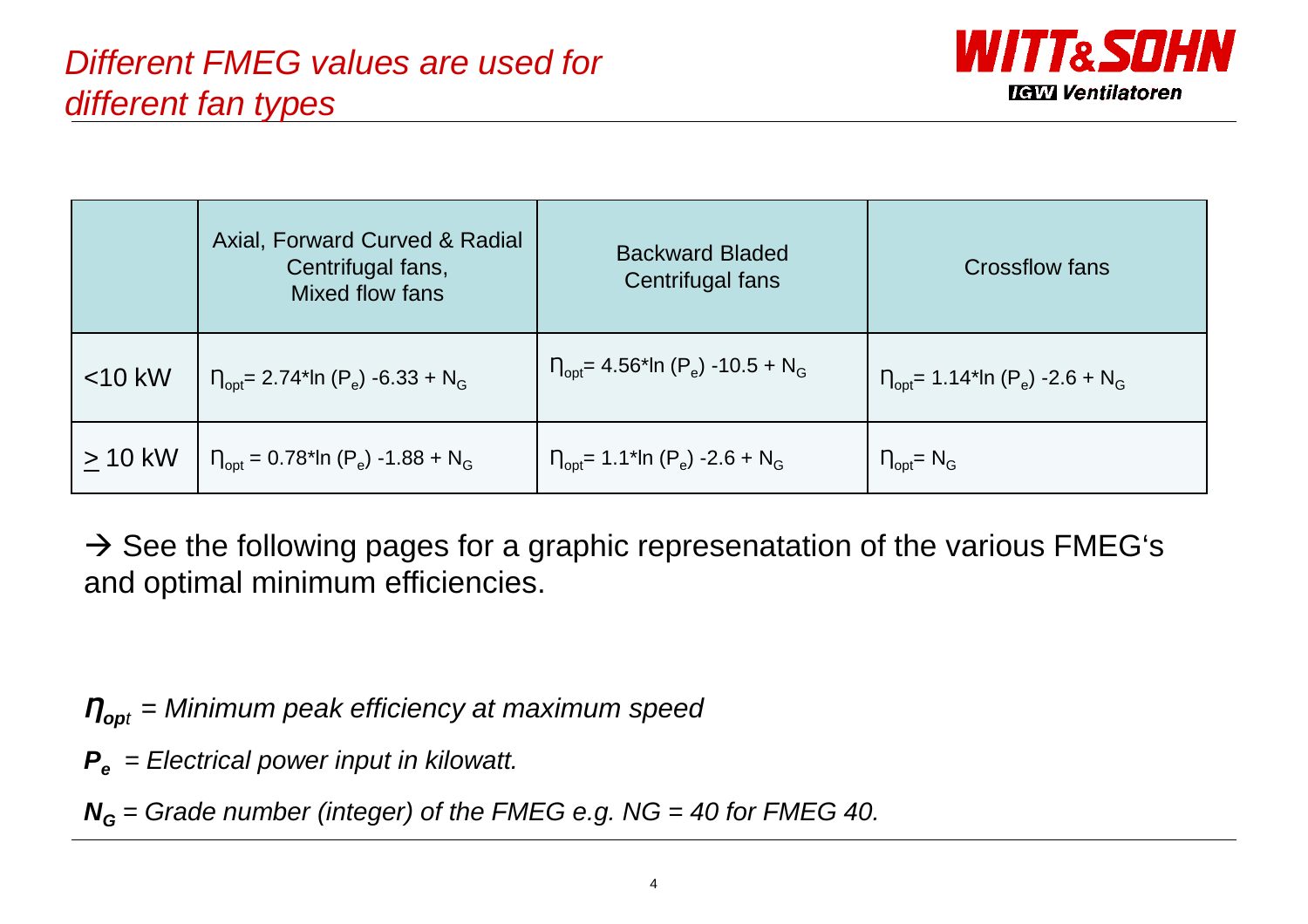

### Optimal peak efficiencies for axial, forward curved centrifugal and mixed flow fans

|             |             |            |           |             |             |           |           |           |          |          |          |          |           |           |           | Οp         |
|-------------|-------------|------------|-----------|-------------|-------------|-----------|-----------|-----------|----------|----------|----------|----------|-----------|-----------|-----------|------------|
| FMEG\<br>Pe | 0,125<br>kW | 0,25<br>kW | 0,5<br>kW | 0,75 <br>kW | 1,1<br>kW   | 2,2<br>kW | 5,5<br>kW | 7,5<br>kW | 11<br>kW | 22<br>kW | 55<br>kW | 75<br>kW | 110<br>kW | 225<br>kW | 500<br>kW | 80%        |
| 42          | 30%         | 32%        |           |             | 34% 35% 36% | 38%       | 40%       | 41%       | 42%      | 43%      | 43%      | 43%      | 44%       | 44%       | 45%       | 75%        |
| 46          | 34%         | 36%        |           |             | 38% 39% 40% | 42%       | 44%       | 45%       | 46%      | 47%      | 47%      | 47%      | 48%       | 48%       | 49%       | 70%        |
| 50          | 38%         | 40%        |           |             | 42% 43% 44% | 46%       | 48%       | 49%       | 50%      | 51%      | 51%      | 51%      | 52%       | 52%       | 53%       | 65%<br>60% |
| 54          | 42%         | 44%        |           |             | 46% 47% 48% | 50%       | 52%       | 53%       | 54%      | 55%      | 55%      | 55%      | 56%       | 56%       | 57%       | 55%        |
| 58          | 46%         | 48%        |           |             | 50% 51% 52% | 54%       | 56%       | 57%       | 58%      | 59%      | 59%      | 59%      | 60%       | 60%       | 61%       | 50%        |
| 62          | 50%         | 52%        |           |             | 54% 55% 56% | 58%       | 60%       | 61%       | 62%      | 63%      | 63%      | 63%      | 64%       | 64%       | 65%       | 45%        |
| 66          | 54%         | 56%        |           |             | 58% 59% 60% | 62%       | 64%       | 65%       | 66%      | 67%      | 67%      | 67%      | 68%       | 68%       | 69%       | 40%        |
| 70          | 58%         | 60%        |           |             | 62% 63% 64% | 66%       | 68%       | 69%       | 70%      | 71%      | 71%      | 71%      | 72%       | 72%       | 73%       | 35%<br>30% |
| 74          | 62%         | 64%        |           |             | 66% 67% 68% | 70%       | 72%       | 73%       | 74%      | 75%      | 75%      | 75%      | 76%       | 76%       | 77%       |            |

### Efficiency grades for axial, forward curved centrifugal and mixed flow fans

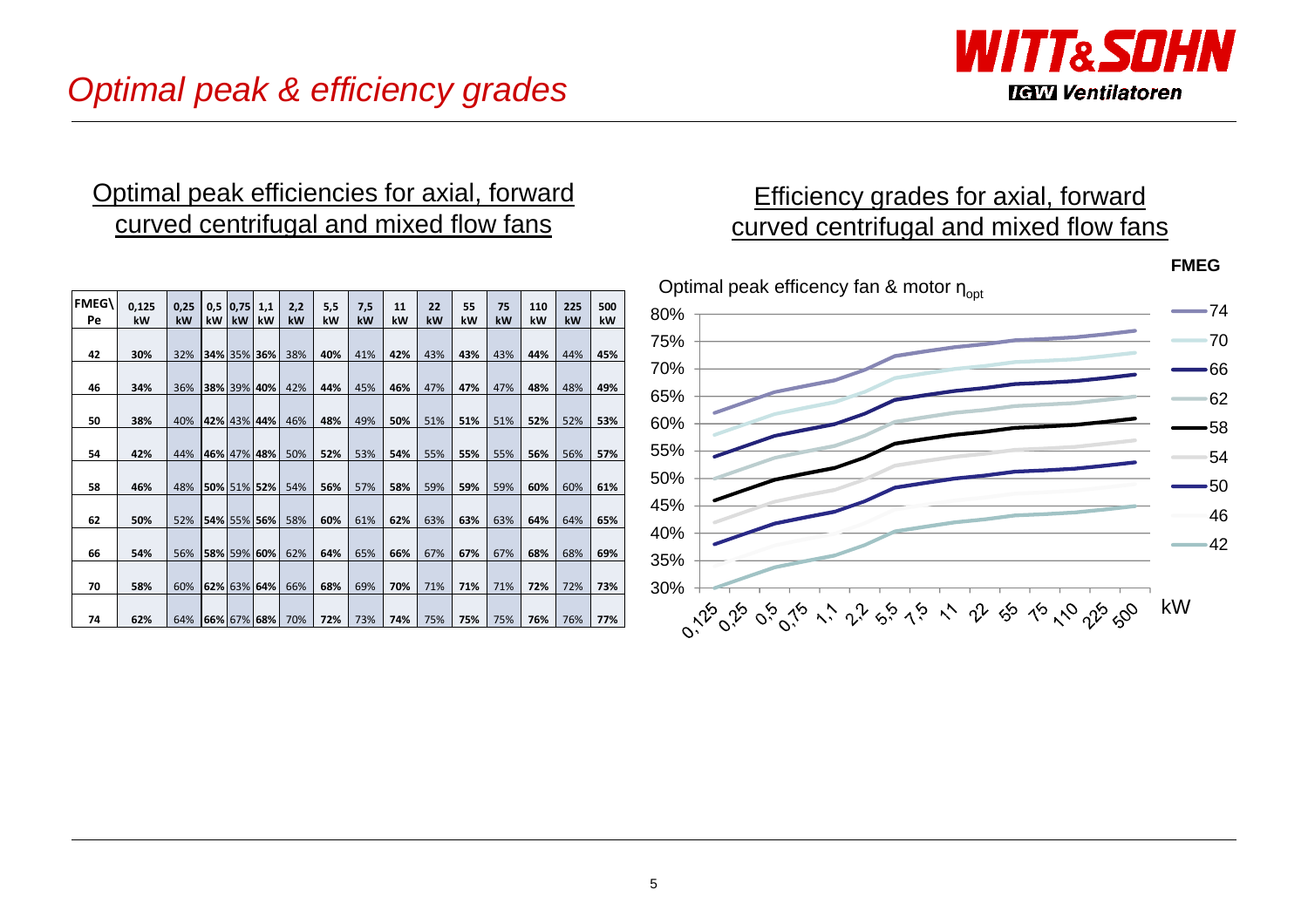

### **FMEG\ Pm0,125 kW0,25 kW0,5 kW0,75 kW1,1 kW2,2 kW5,5 kW7,5 kW11 kW22 kW55 kW75 kW110 kW225 kW500 kW** 80%74Optimal peak efficency fan & motor ŋ<sub>opt</sub> **FMEG**centrifugal fans**<sup>42</sup> 22%** 25% **28%** 30% **32%** 35% **39%** 41% **42%** 43% **44%** 44% **45%** 45% **46% <sup>46</sup> 26%** 29% **32%** 34% **36%** 39% **43%** 45% **46%** 47% **48%** 48% **49%** 49% **50% <sup>50</sup> 30%** 33% **36%** 38% **40%** 43% **47%** 49% **50%** 51% **52%** 52% **53%** 53% **54% <sup>54</sup> 34%** 37% **40%** 42% **44%** 47% **51%** 53% **54%** 55% **56%** 56% **57%** 57% **58% <sup>58</sup> 38%** 41% **44%** 46% **48%** 51% **55%** 57% **58%** 59% **60%** 60% **61%** 61% **62% <sup>62</sup> 42%** 45% **48%** 50% **52%** 55% **59%** 61% **62%** 63% **64%** 64% **65%** 65% **66% <sup>66</sup> 46%** 49% **52%** 54% **56%** 59% **63%** 65% **66%** 67% **68%** 68% **69%** 69% **70% <sup>70</sup> 50%** 53% **56%** 58% **60%** 63% **67%** 69% **70%** 71% **72%** 72% **73%** 73% **74% <sup>74</sup> 54%** 57% **60%** 62% **64%** 67% **71%** 73% **74%** 75% **76%** 76% **77%** 77% **78%**  $20\%$  + 20% + 20% + 20% + 20% + 20% + 20% + 20% + 20% + 20% + 20% + 20% + 20% + 20% + 20% + 20% + 20% + 20% + 20% + 20% + 20% + 20% + 20% + 20% + 20% + 20% + 20% + 20% + 20% + 20% + 20% + 20% + 20% + 20% + 20% + 20% + 20 30%40%50%60%70%7066 6 2 5 8 5 4 5 0kW

### Optimal peak efficiencies for backward curved Efficiency grades backward curved centrifugal fans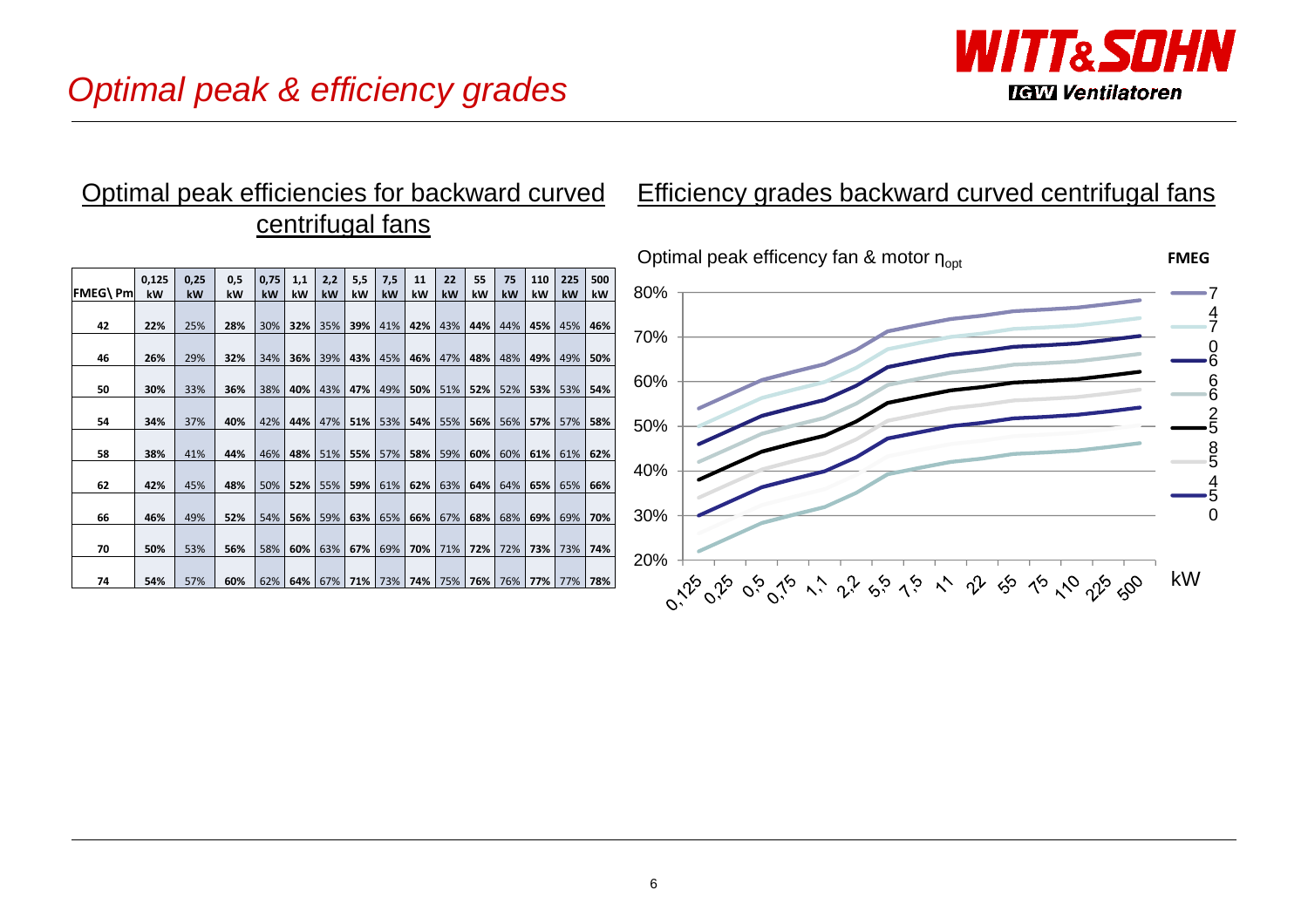

### Optimal peak efficiencies for cross flow fans

| <b>FMEG\</b><br>Pm | 0,125<br>kW | 0,25<br>kW | 0,5<br>kW | 0,75<br>kW | 1,1<br>kW | 2,2<br>kW | 5,5<br>kW | 7,5<br>kW | 11<br>kW | 22<br>kW | 55<br>kW | 75<br>kW | 110<br>kW | 225<br>kW | 500<br>kW |
|--------------------|-------------|------------|-----------|------------|-----------|-----------|-----------|-----------|----------|----------|----------|----------|-----------|-----------|-----------|
| 42                 | 37%         | 38%        | 39%       | 39%        | 40%       | 40%       | 41%       | 42%       | 42%      | 42%      | 42%      | 42%      | 42%       | 42%       | 42%       |
| 46                 | 41%         | 42%        | 43%       | 43%        | 44%       | 44%       | 45%       | 46%       | 46%      | 46%      | 46%      | 46%      | 46%       | 46%       | 46%       |
| 50                 | 45%         | 46%        | 47%       | 47%        | 48%       | 48%       | 49%       | 50%       | 50%      | 50%      | 50%      | 50%      | 50%       | 50%       | 50%       |
| 54                 | 49%         | 50%        | 51%       | 51%        | 52%       | 52%       | 53%       | 54%       | 54%      | 54%      | 54%      | 54%      | 54%       | 54%       | 54%       |
| 58                 | 53%         | 54%        | 55%       | 55%        | 56%       | 56%       | 57%       | 58%       | 58%      | 58%      | 58%      | 58%      | 58%       | 58%       | 58%       |
| 62                 | 57%         | 58%        | 59%       | 59%        | 60%       | 60%       | 61%       | 62%       | 62%      | 62%      | 62%      | 62%      | 62%       | 62%       | 62%       |
| 66                 | 61%         | 62%        | 63%       | 63%        | 64%       | 64%       | 65%       | 66%       | 66%      | 66%      | 66%      | 66%      | 66%       | 66%       | 66%       |
| 70                 | 65%         | 66%        | 67%       | 67%        | 68%       | 68%       | 69%       | 70%       | 70%      | 70%      | 70%      | 70%      | 70%       | 70%       | 70%       |
| 74                 | 69%         | 70%        | 71%       | 71%        | 72%       | 72%       | 73%       | 74%       | 74%      | 74%      | 74%      | 74%      | 74%       | 74%       | 74%       |

### Efficiency grades cross flow fans

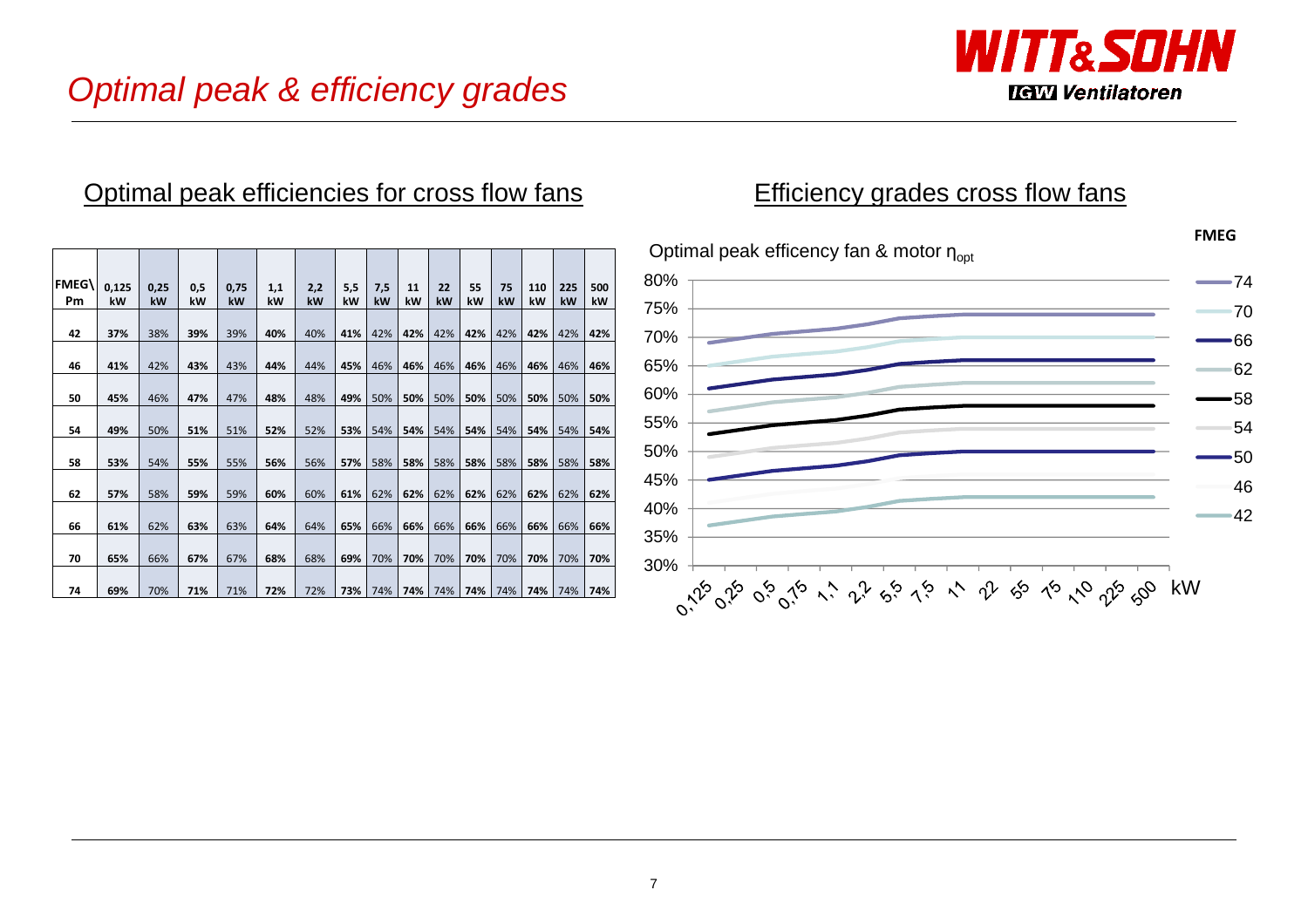# IEC 60034-30 defines the minimum efficiency levels of the motors





Figure 1-2. IE1, IE2 and IE3 efficiency levels in the IEC 60034-30 standard for 4 poled motors [6] and the new IE4 proposed in the IEC 60034-31 standard [12].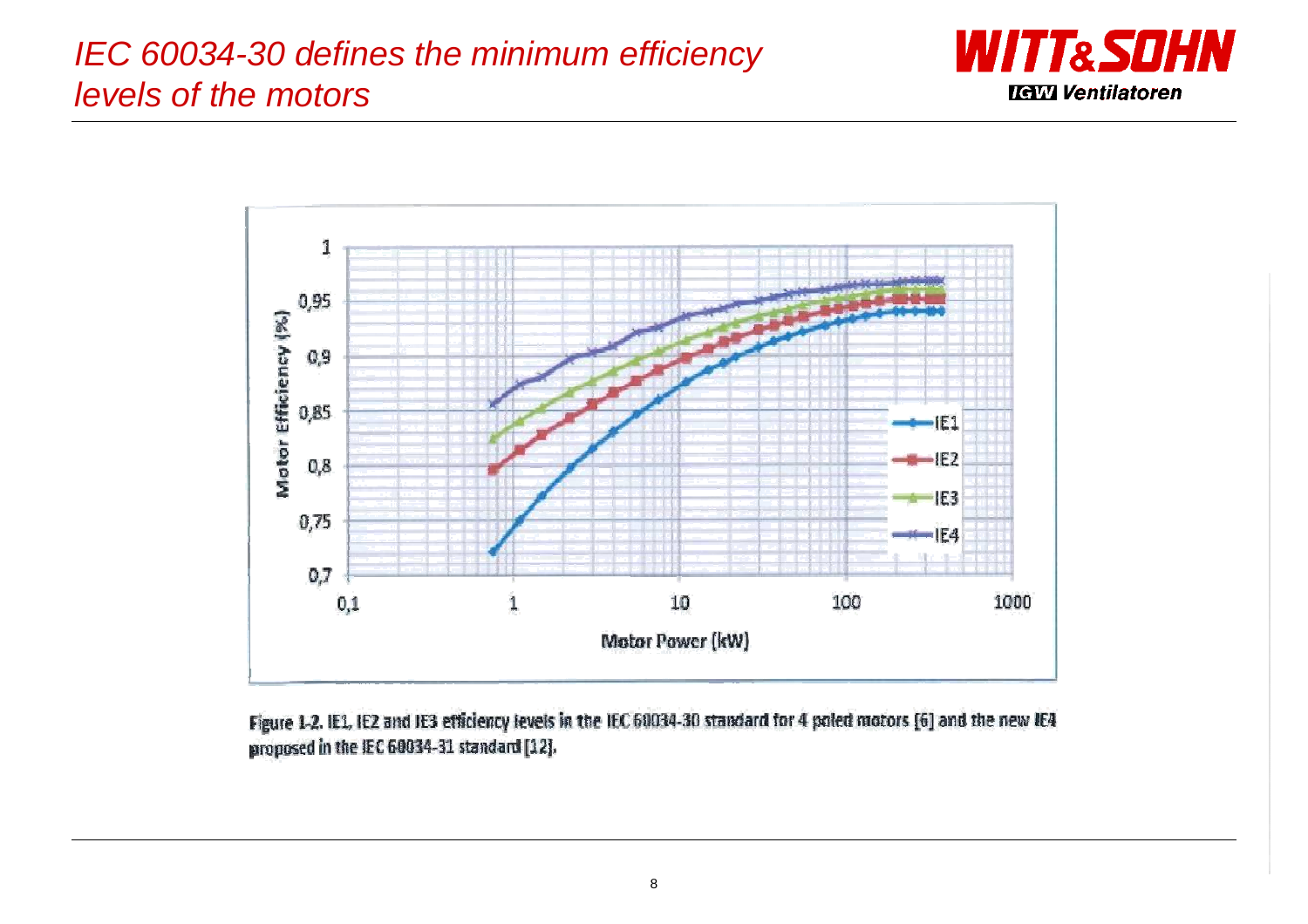

For variable speed drives a compensation factor may be used.

| <b>Electrical input power</b> | <b>Compensation factor</b>               |
|-------------------------------|------------------------------------------|
| $<$ 5kW                       | $-0.03 \times \ln {^*P_{\rm e}} + 1.088$ |
| $\geq$ 5kW                    | 1,04                                     |

This is done in recognition that variable speed drives give a positive contribution to improve overall energy efficiency.